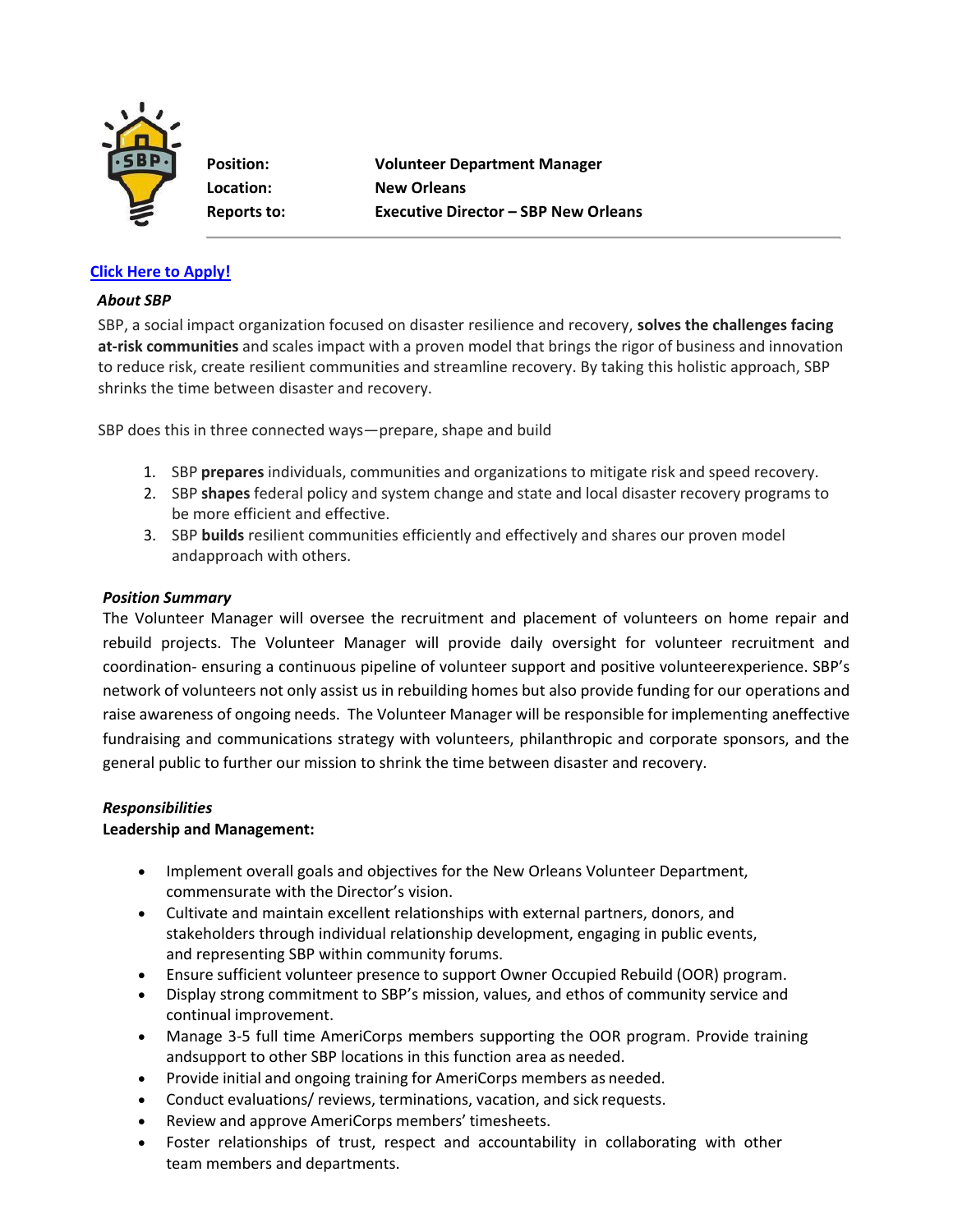#### *Volunteer Recruitment and Engagement*

- Implement effective volunteer recruitment strategy to meet organizational needs.
- Ensure all volunteer data is gathered, tracked, and communicated throughout the organization using tools including Salesforce and Google Docs.
- Execute communication strategy, emphasizing enduring need, to increase engagement of past, current, and future volunteers via effective pre-arrival communication; engaging orientation and introduction to the organization upon arrival; a nuanced follow up depending upon the volunteer's interest after the service experience.
- Solicit and communicate feedback from volunteers to others within the organization tocontinually improve on the volunteer experience.
- Ensure quality experience for every SBP volunteer, providing immediate support and follow up communication as necessary if problems arise during the volunteer trip.
- Deepen recruitment and engagement of key volunteer groups including corporate groups, faithbased, locals, veterans, and skilled volunteers.

### *Fundraising, Communications, and Community Partnerships*

- Develop relationships with individual donors and corporate sponsorsto further investmentin SBP'smission.
- Run all volunteers through Donor Search, our wealth engine tool, and develop a customized engagement strategy for individuals that have a capacity to give.
- Work with the Executive Director and SBP's Development Department to plan and implement donor development strategies with corporate groups in and around the Houston area.
- Elevate awareness of SBP's mission and ongoing work through public awareness and outreach activities including planning and implementing events, social media campaigns, and developing relationships with local media outlets.
- Increase community preparedness and engagement through coordinating trainings and promotingpartnerships that align with the Executive Director's vision and as requested from partners.

# *Qualifications*

- Strong passion for SBP's mission and work.
- Strong interpersonal and relationship building skills.
- Positive, solutions-oriented attitude and desire to achieve results for disaster impacted families.
- Excellent written and verbal communication skills.
- Minimum of 2 years of management experience required, Bachelor's degree preferred.
- Display a strong sense of maturity, positivity, and professionalism.
- Able to satisfactorily pass a Criminal History Check to include sex offender registry, Texas State Police, and FBI.
- Valid driver license and reliable transportation.
- Vaccinated against COVID-19 to CDC guidelines and able to provide proof of vaccination.

### *Performance Expectations*

The individual is expected to:

- Translate broad goals into achievable steps.
- Help set and manage appropriate expectations.
- Handle detailed, complex concepts and problems and make rapid decisions.
- Establish strong and appropriate relationships with Executive Director, staff, AmeriCorps members, volunteers, and the general community.
- Plan and meet deadlines.
- Demonstrate initiative and work as a team player.